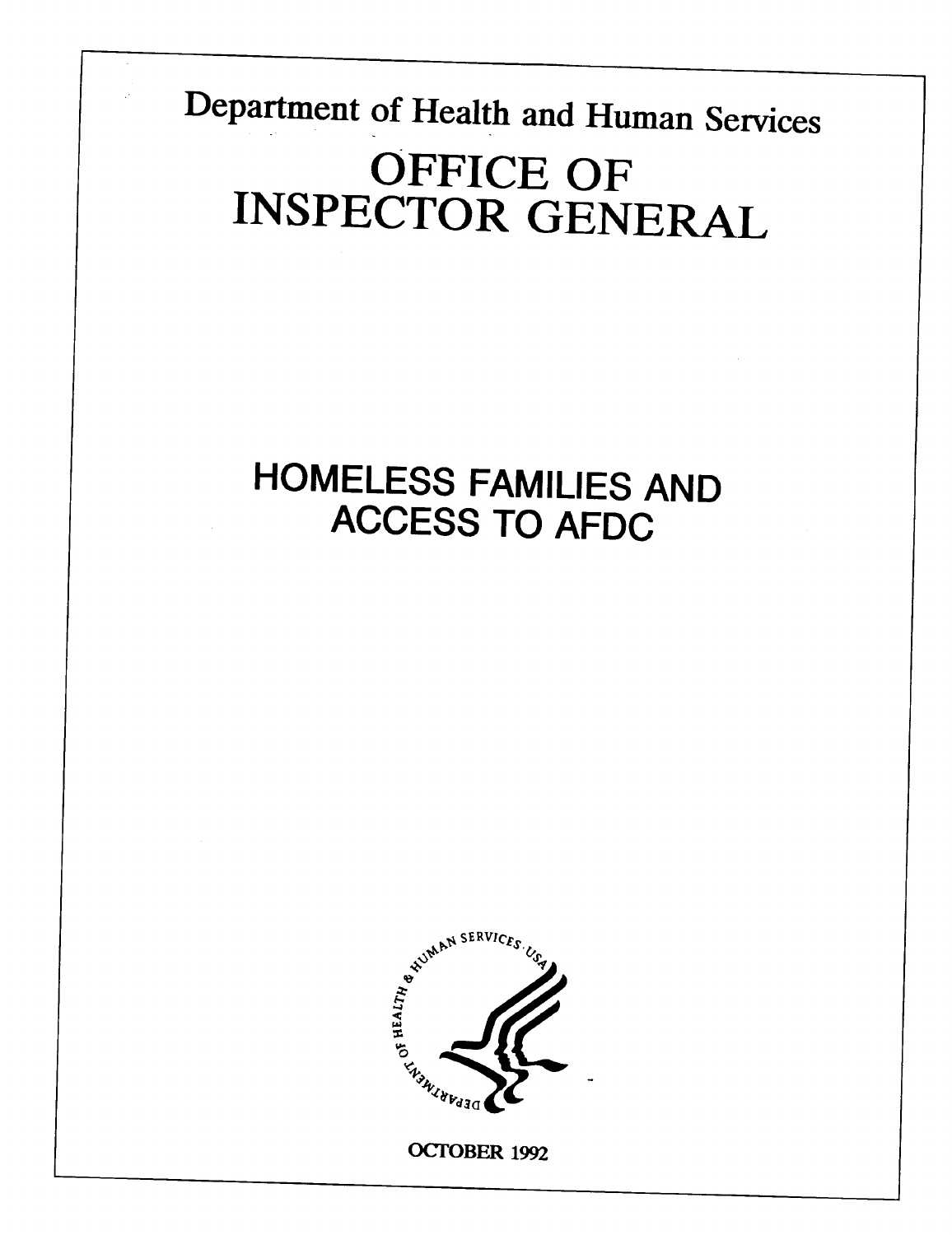#### **OFFICE OF INSPECTOR GENERAL**

The mission of the Office of Inspector General (OIG), as mandated by Public Law 95-452, as amended, is to protect the integrity of the Department of Health and Human Services' (HHS) programs as well as the health and welfare of beneficiaries served by those programs. This statutory mission is carried out through a nationwide network of audits, investigations, and inspections conducted by three OIG operating components: the Office of Audit Services, the Office of Investigations, and the Office of Evaluation and Inspections. The OIG also informs the Secretary of HHS of program and management problems and recommends courses to correct them.

### **OFFICE OF AUDIT SERVICES**

The OIG's Office of Audit Services (OAS) provides all auditing services for HHS, either by conducting audits with its own audit resources or by overseeing audit work done by others. Audits examine the performance of HHS programs and/or its grantees and contractors in carrying out their respective responsibilities and are intended to provide independent assessments of HHS programs and operations in order to reduce waste, abuse, and mismanagement and to promote economy and efficiency throughout the Department.

#### **OFFICE OF INVESTIGATIONS**

The OIG's Office of Investigations (OI) conducts criminal, civil, and administrative investigations of allegations of wrongdoing in HHS programs or to HHS beneficiaries and of unjust enrichment by providers. The investigative efforts of 01 lead to criminal convictions, administrative sanctions, or civil money penalties. The 01 also oversees State Medicaid fraud control units which investigate and prosecute fraud and patient abuse in the Medicaid program.

#### **OFFICE OF EVALUATION AND INSPECITONS**

The OIG's Office of Evaluation and Inspections (OEI) conducts short-term management and program evaluations (calIed inspections) that focus on issues of concern to the Department, the Congress, and the public. The findings and recommendations contained in these inspection reports generate rapid, accurate, and up-to-date information on the efficiency, vulnerability and effectiveness of departmental programs. This report was prepared in the Chicago regional office under the direction of William Moran, Regional Inspector General, and Natalie Coen, Deputy Regional Inspector General. Project staffi

REGION V HEADQUARTER

Barbara Butz (Team Leader) Susan Hardwick Jean Dufresne JoLynn Antonik

For an additional copy of this report, please call the OEI Chicago Regional Office at (312) 353-4124.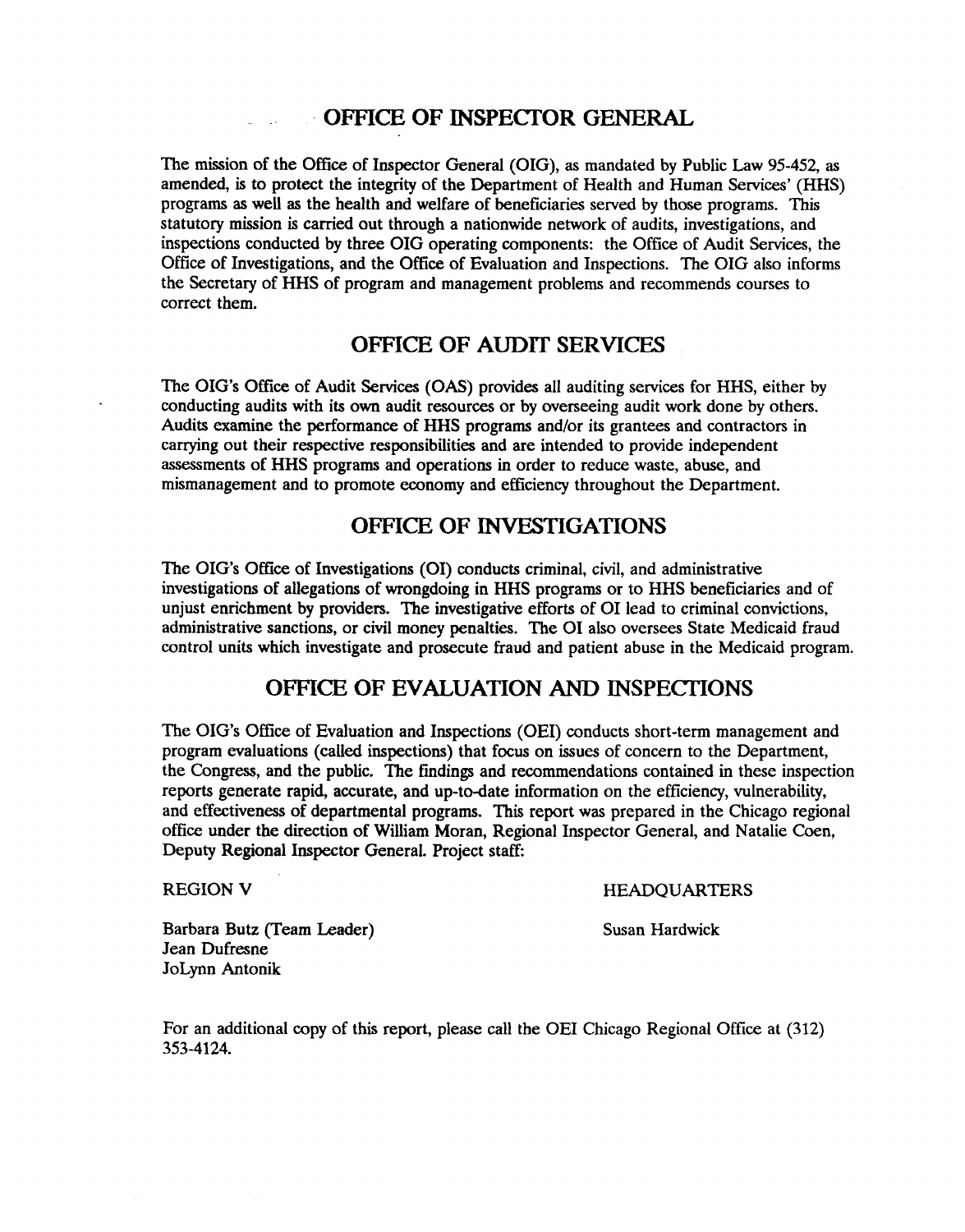Department of Health and Human Services OFFICE OF **INSPECTOR GENERAL** 

> **HOMELESS FAMILIES AND ACCESS TO AFDC**



OCTOBER 1992 OEI-05-91-00061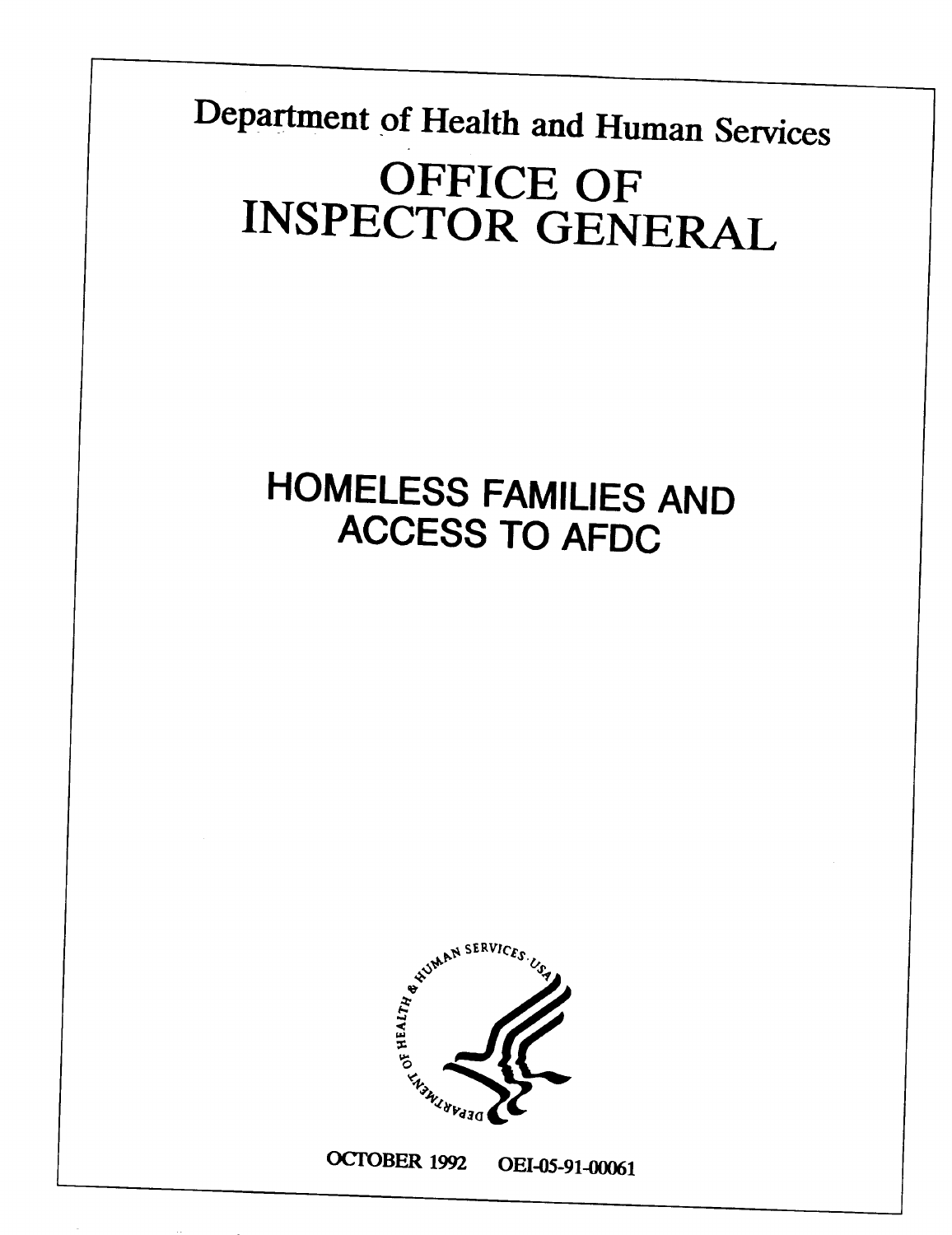# TABLE OF CONTENTS

### **PAGE**

| <b>APPENDIXES</b> |  |
|-------------------|--|
|                   |  |
|                   |  |

 $\sim$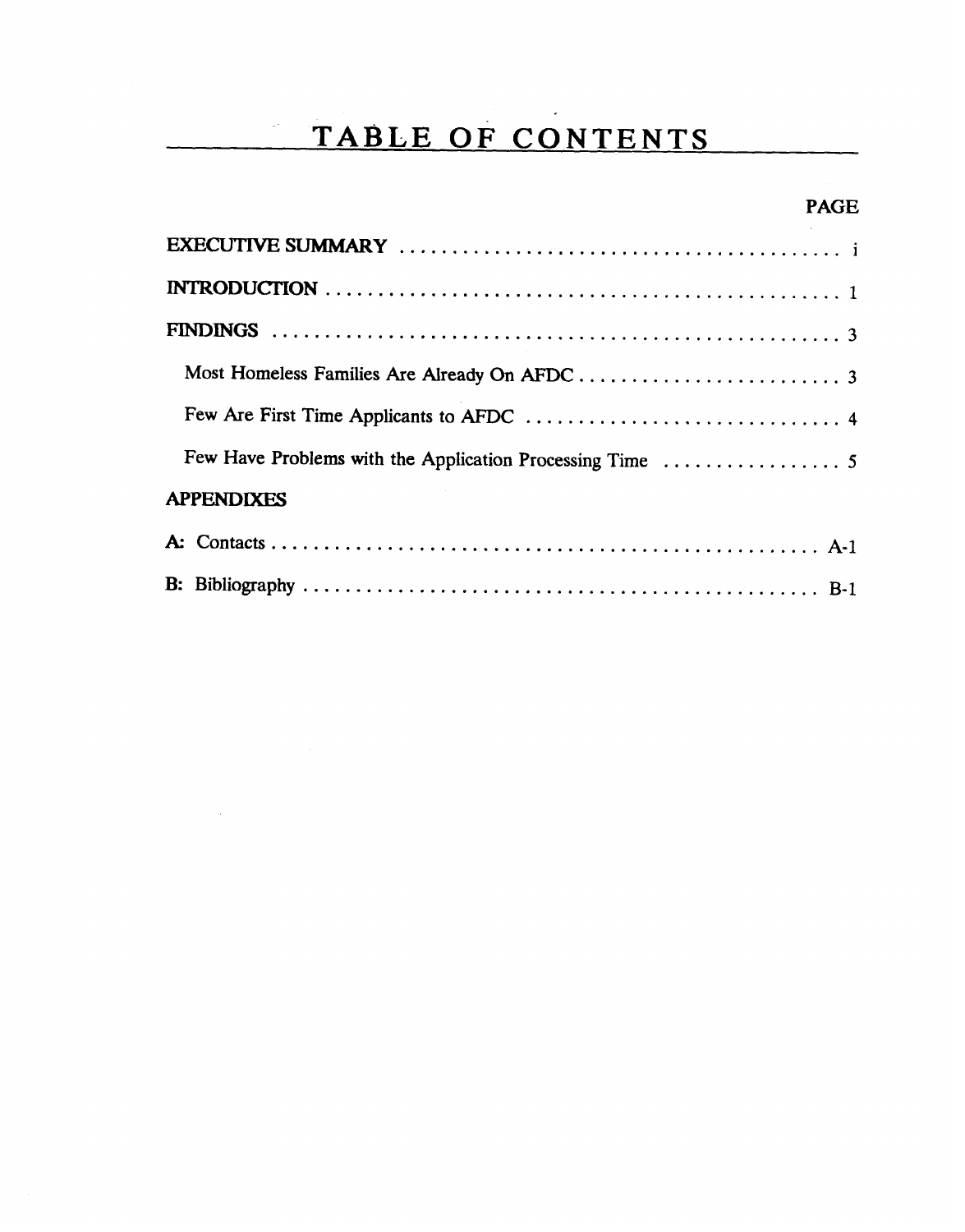#### PURPOSE

To examine homeless families' accessibility to Aid to Families with Dependent Children (AFDC) benefits.

#### BACKGROUND

At the request of the Assistant Secretary for Planning and Evaluation, we began to examine the issue of homeless families and access to AFDC. The assumption was that many homeless families were not accessing AFDC, and that the application process in particular caused significant problems for homeless families.

We interviewed directors and caseworkers from 24 emergency family shelters in 8 cities of varying size and in varying locations. We conducted an extensive review of literature and spoke with over 50 people from Federal, State, and local governments, academia and professional organizations, non-profit advocacy groups, and providers.

#### FINDINGS

#### Most homeless families are already on AFDC.

Sixty-nine percent of all homeless families interviewed in a related OIG study were receiving AFDC benefits at the time of the interview. Recent literature is consistent with this finding. For the 31 percent who were not receiving AFDC, there were legitimate reasons, such as employment of a parent or receipt of other income. A few had applied for AFDC but had not yet received benefits.

#### Very few shelter residents are first time applicants to AFDC.

Fifteen of 24 shelter respondents report 10 percent or less (including none) of their total population as first time applicants to the AFDC program. Even for those shelters reporting a more than 10 percent proportion, that proportion often translated into one, or less than one, family a month as first time applicants to the AFDC program.

#### Most shelters respondents said first time applicants do not have problems waiting for their first AFDC check because the shelter takes care of their basic needs.

Overall, 14 of 24 shelters report that the processing time does not pose a problem for first time AFDC applicants because their shelter takes care of the residents' basic needs. Shelter staff often act as advocates on behalf of homeless families for a variety of benefits and services. They also said that AFDC caseworkers respond better to clients who have such an advocate.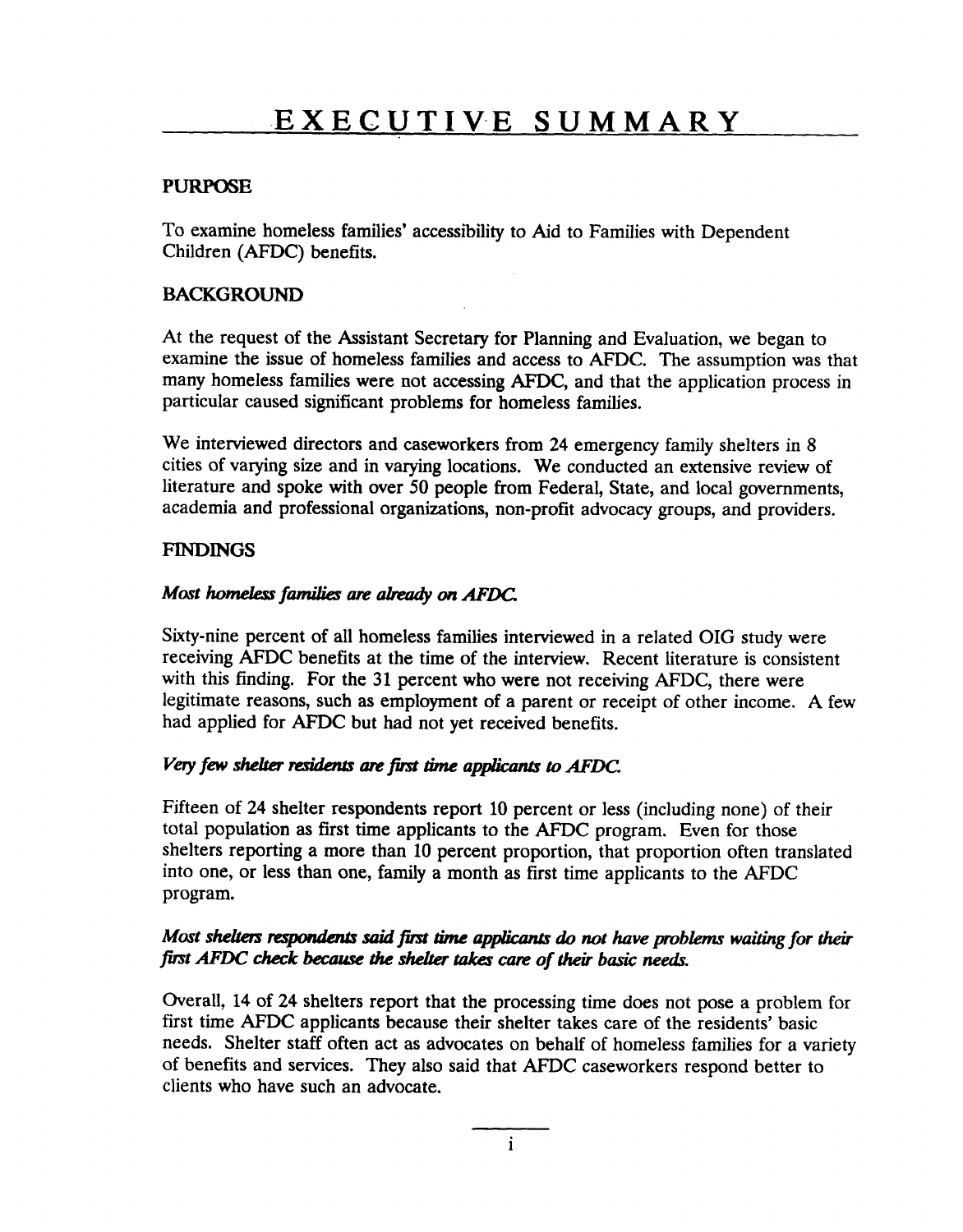#### PURPOSE

To examine homeless families' accessibility to Aid to Families with Dependent Children (AFDC) benefits.

#### BACKGROUND

 $\mathcal{A} = \{ \mathcal{A} \} \cup \{ \mathcal{A} \}$  .

At a request from the Assistant Secretary for Planning and Evaluation, we began to examine the issue of homeless families and how well they access Federal mainstream programs such as AFDC. The assumption for this study was that many homeless families were not accessing AFDC, and that the application processing time was a hindrance to AFDC access. Furthermore, several past Office of Inspector General (OIG) studies had revealed that many barriers hindered substantial numbers of homeless individuals from accessing the Federal mainstream programs of Medicaid, Supplemental Security Income, and the Alcohol, Drug Abuse, and Mental Health Services block grant. (See "Supplemental Security Income for Homeless Individuals," 0EI-05-91-OO060, "Alcohol, Drug, and Mental Health Services for Homeless Individuals," OEI-05-91-00064 and "Medicaid and Homeless Individuals" OEI-05-91- OOO63.)

Homeless families constitute a significant proportion of the homeless population. Estimates vary, but average about 30 percent. In general, the homeless family is composed of a single woman in her twenties or thirties, with two or more children. To a much lesser extent, single fathers, two parent families, and childless couples, make up the homeless family population.

The AFDC program was created by the Social Security Act of 1935 to provide cash welfare payments for needy children who have been deprived of parental support or care because their father or mother is absent from home continuously, is deceased, incapacitated, or unemployed. It is an open ended entitlement program jointly funded by the Federal Government and the States. At the Federal level, the AFDC program is administered by the Administration for Children and Families, and the Federal Government pays half of States' administrative costs, and from 50 to 83 percent of benefits (averaging 54 percent). This is based on the Federal Medicaid matching rate which is inversely related to State per capita incomes. States set benefit levels based on the "need standard," which is the income States decide is essential for basic consumption items.

Federal regulations require that States take no more than 45 days to process an application. Seventeen States allow themselves 30 days or less to process applications.

Caseloads in the AFDC program reached record levels across the country at the end of 1991. As of November 1991, there were 4.6 million families receiving AFDC, with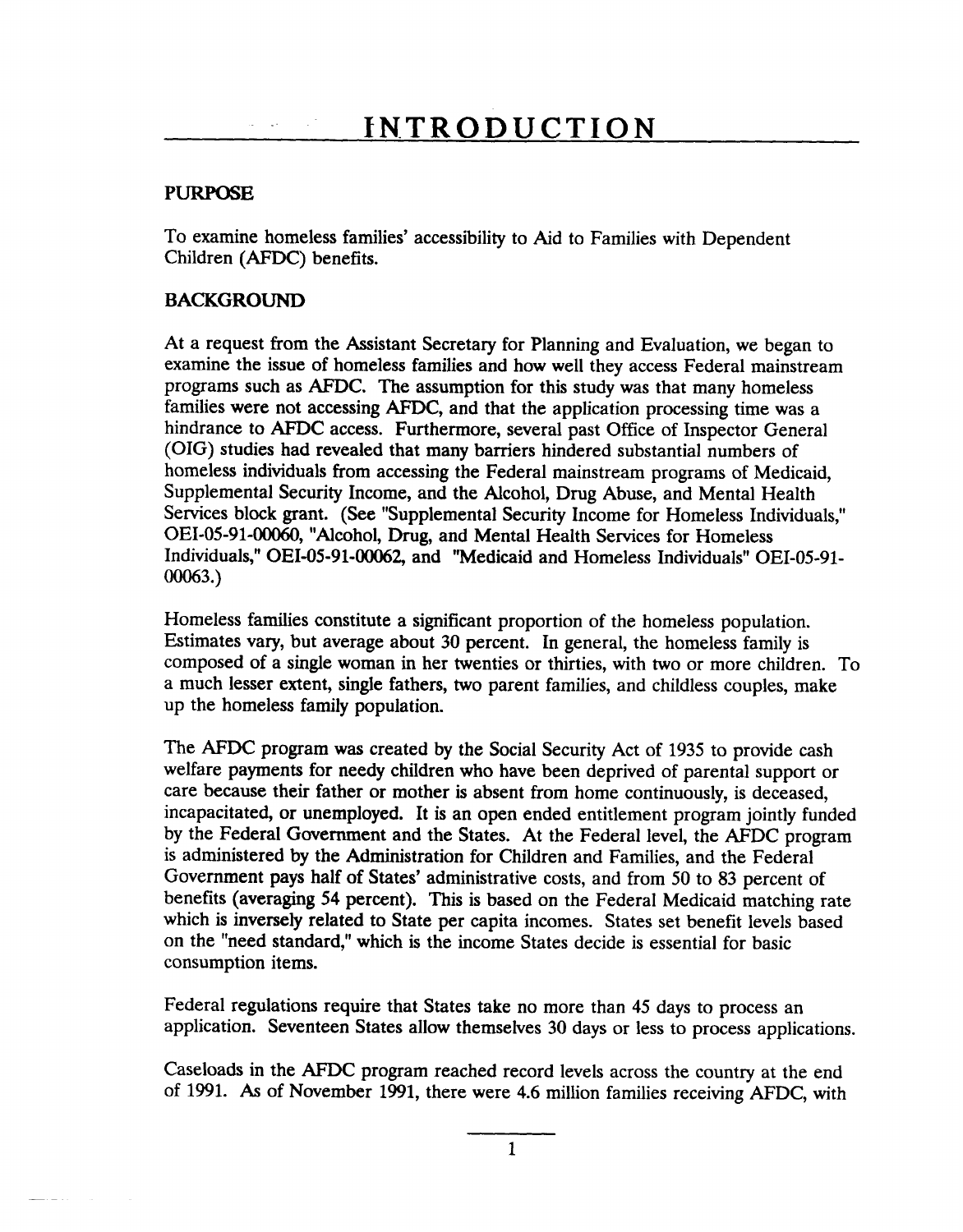over 900,000 new families -turning to the program since July 1989. An average of nearly 2,000 children every day had been added to the program during that time period.

From July 1989 to November 1991, every State in the country experienced growth in the AFDC program. Forty-five States experienced growth of 10 percent or more, 20 States reported growth of 20 percent or more, 20 States had 30 percent or more growth, and 10 States experienced growth over 40 percent in their AFDC caseloads. For the entire country, this averages at 24.1 percent growth.

#### **METHODOLOGY**

During pre-inspection we conducted an extensive review of available literature. We also spoke with over 50 people from Federal, State and local governments, academia and professional organizations, non-profit advocacy groups, and providers.

We examined data from an OIG study on the quality of emergency shelters for homeless families. This consisted of information from 24 emergency family shelters in 8 cities in 8 States. Two of the cities are large metropolitan areas, four are large cities, and two are small to medium size cities. The OIG staff visited all 24 shelters, and interviewed shelter directors, staff, and up to 10 different residents in each shelter. (See "Emergency Shelters for Homeless Families," 0EI-07-91-O0400.)

By telephone, we re-contacted directors and caseworkers at the 24 shelters and gathered information more specific to the issue of AFDC and difficulties associated with the application process.

See Appendixes A and B for a list of contacts, list of cities, and a bibliography.

#### SCOPE

In general, we examined the issue of homeless families accessing AFDC. Specifically we examined the issue of timeliness -- whether the amount of time that it takes to process an AFDC application creates significant problems for homeless families trying to access AFDC.

Although we did not set out to examine the capacity of the AFDC program to prevent family homelessness, this issue arose repeatedly during interviews with respondents from the shelters, the government, professional organizations, and academia. We also discovered that this issue is well documented in the literature on homeless families.

This review was conducted in accordance with the *Interim Standards for Inspections*  issued by the President's Council on Integrity and Efficiency.

2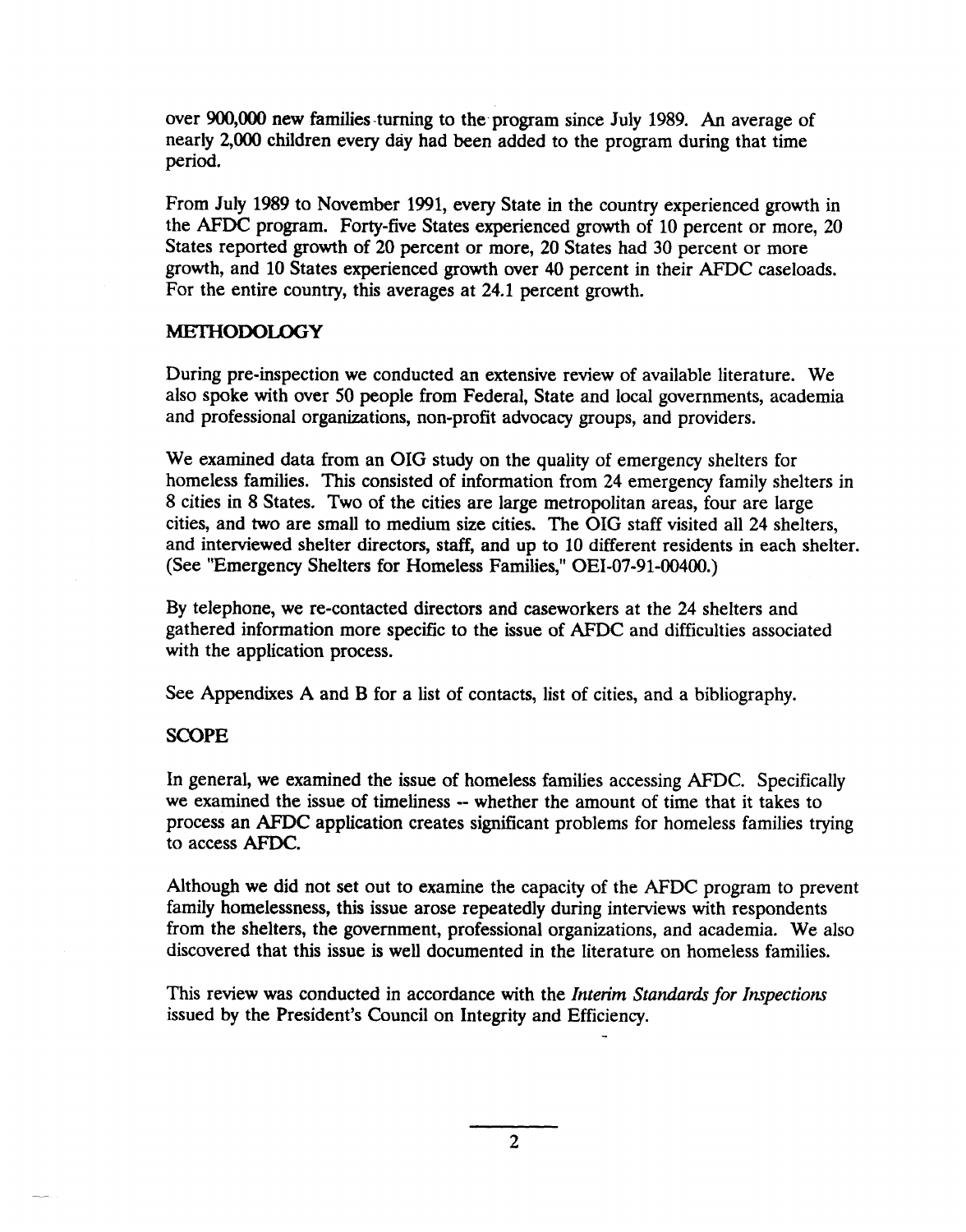#### MOST HOMELESS FAMILIES IN SHELTERS ARE ALREADY ON AFDC.

Sixty-nine percent of all families interviewed in the ongoing OIG study on homeless family shelters were receiving AFDC benefits at the time of the interview. For the 31 percent who were not currently receiving AFDC, there were a number of legitimate reasons. These included: employment of the single mother, employment by the husband, the mother or father received Supplemental Security Income or Social Security Administration benefits, they had applied and were waiting for benefits, and one shelter did not allow families to receive benefits.

Recent literature and our interviews with local government and service providers support these findings. Our research indicates that most homeless families are already receiving AFDC benefits at the time they become homeless, or have received AFDC sometime in the past, but have lost their benefits due to sanctions, changes in eligibility, or other administrative reasons.

- Eighty-two percent of families in a Los Angeles (LA) shelter listed AFDC as a source of income at the time they became homeless (Forbes, 1991).
- Seventy-three percent of homeless families in LA were on AFDC at the time of shelter intake (Wood 1989).
- Sixty-four percent of homeless women in Chicago shelters were receiving welfare benefits and another 19 percent had received public aid in the past, **(MCCOUII,** 1989).
- Ninety-five percent of families are receiving AFDC benefits at the time of shelter intake, according to the New York City Human Resources Administration (HRA).
- In New York State, the Westchester County Rehabilitation Center processes all homeless families in the county prior to placement in a shelter or other housing situation. They reported a 95 percent AFDC caseload.
- Respondents in rural Wisconsin and Illinois reported that most homeless families are already on AFDC when they enter the shelter system.

3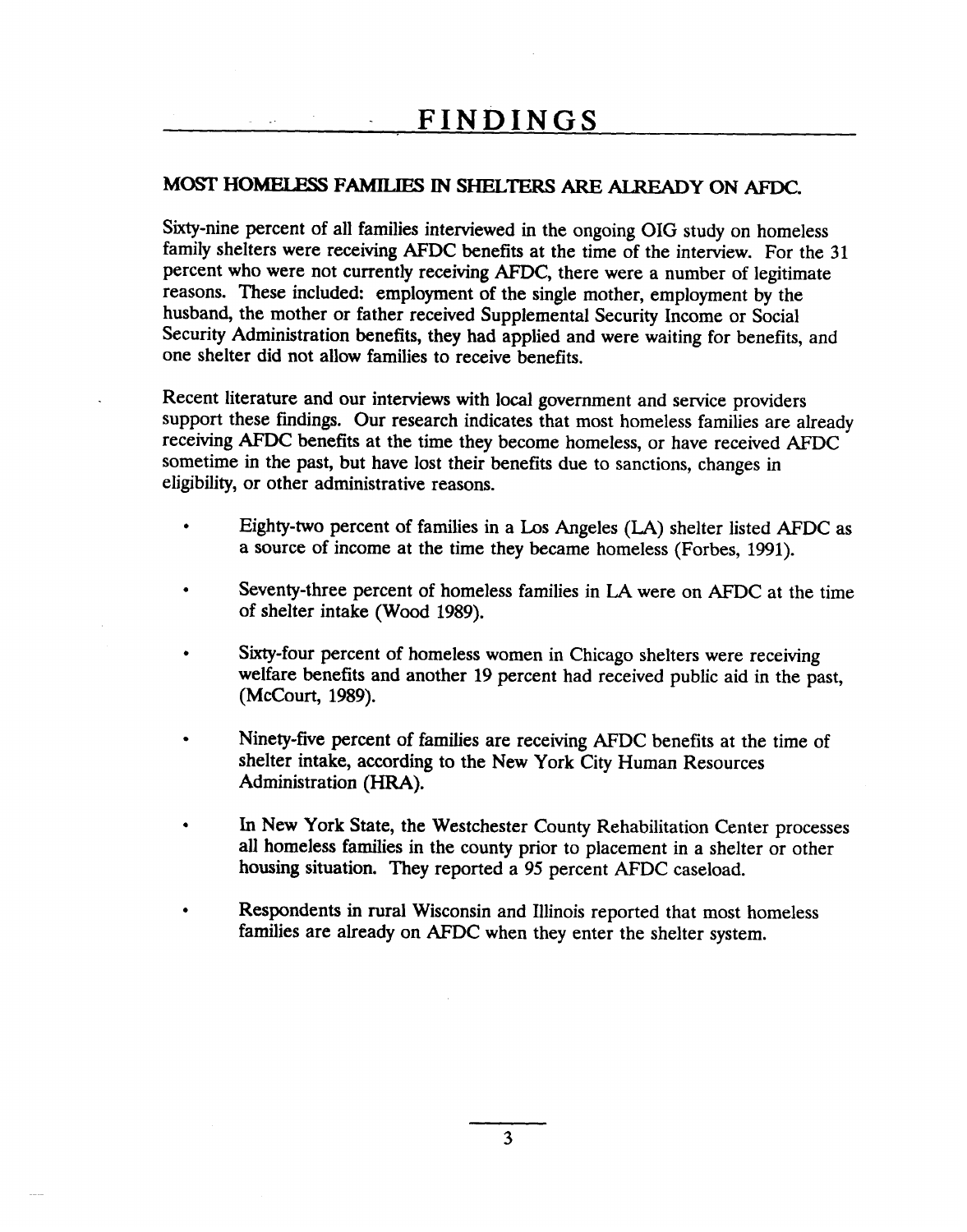#### VERY FEW RESIDENTS IN THE 24 SHELTERS ARE FIRST TIME **APPLICANTS TO AFDC.**

Directors and caseworkers from the 24 shelters we contacted told us that very few of their shelter population are first time applicants to the AFDC program. The graph below illustrates their responses.



Source: OIG interviews with directors and caseworkers at 24 shelters.

As shown, 15 of the 24 shelter respondents report 10 percent or less (including none) of their total population as first time applicants to the AFDC program. Even for those shelters reporting a more than 10 percent proportion, that proportion often translated into one, or less than one, family a month as first time applicants to the AFDC program.

Shelter respondents reporting a higher proportion of their residents as first time applicants to the AFDC program do not report any more problems with the application process than shelters reporting a smaller proportion.

Most of the shelter respondents say that eligible first time applicants wait 30 days or less to receive their first check.

- 1 shelter:  $60 \text{ days}$ ,
- 3 shelters: 45 days,
- 10 shelters: 30 days,
- 5 shelters: 21 days, and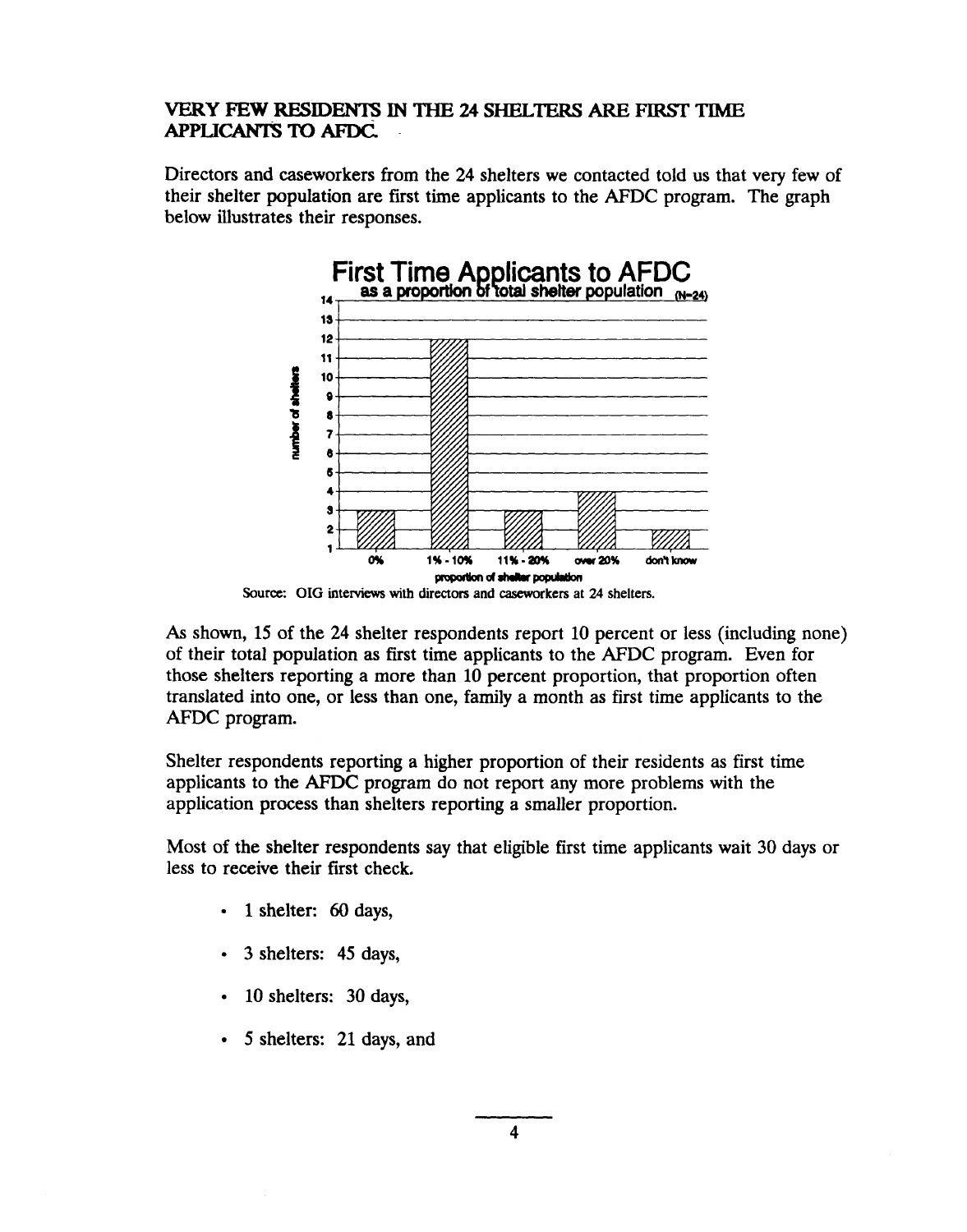� 5 shelter respondents did not know how long.

In only one case (60 days) was the reported processing time longer than the Federal and State specified 45-day application processing time limit. At 11 shelters the directors and caseworkers reported processing times less than the State-allowed processing time. Seven of the shelters reported processing times equal to the Stateallowed processing time.

Shelters in States with longer processing times do not report more problems caused by waiting than the shelters in States with shorter processing times. For example, in the five States with a 45-day processing time, three-quarters of the sample shelters (11 out of 15) said their residents do not have problems because of the processing time. In contrast, in the three States with a 30-day processing time, only one-quarter of the shelters (2 out of 7) said residents have no problems with the processing time.

#### MOST SHELTER SI'AFF SAID FIRST TIME APPLICANTS TO AFDC DO NOT HAVE PROBLEMS WITH WAITING FOR THEIR FIRST CHECK BECAUSE THE SHELTER TAKES CARE OF THEIR BASIC NEEDS.

Overall, 14 shelters (60 percent) report that the processing time does not pose a problem for first time AFDC applicants. Eleven of these 14 shelters said this is because their shelter takes care of the residents' basic needs. The other three shelters say that residents can access emergency assistance money which takes care of immediate cash needs. Two respondents did say, however, that homeless families in other shelters, or on their own, might encounter difficulties with a waiting period.

Shelter staff often act as advocates on behalf of homeless families for a variety of benefits and services. Respondents also said that AFDC caseworkers respond better to clients who have such an advocate. Some of the shelters require that families save their AFDC checks until they have enough money to pay for a deposit and first month's rent for housing. Food stamps are also "banked" so the family will have more resources from which to get started. Respondents mentioned also that it is in the shelters' best interests to ensure that homeless families are receiving the total amount of aid for which they are eligible.

Of the nine shelter respondents who said residents have problems with waiting for their first AFDC check, three said it was because their shelter could not provide for residents' basic needs until the check arrives, and another three said it was because the maximum length of stay at their shelter was too short to apply and receive benefits.

At the three shelters where the shelter did not have the resources to provide completely for the family, personal items (such as toiletries and diapers), transportation money, and medical needs were most frequently listed as the things they could not provide. Also mentioned were "catch-22" situations in which the

5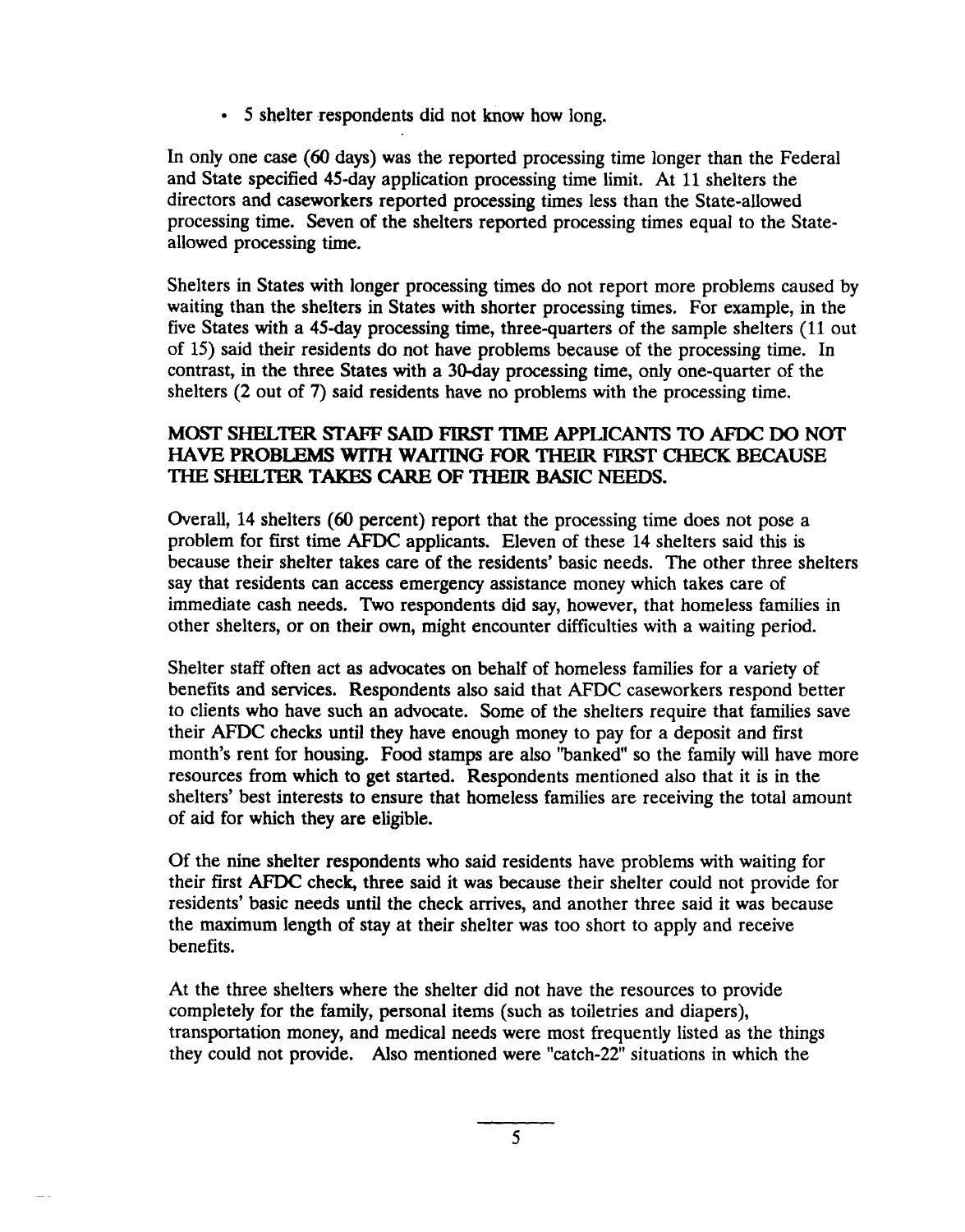shelter could not provide the money a family needed to obtain the necessary documentation (such as birth certificates) for AFDC applications.

Three of the shelters said there were problems because the maximum stay in their shelter was too short. Generally, housing does not become available in the short time period these families stay in these shelters. However, if housing is available, there is little a family can do but move to another shelter, without money for a security deposit and first month's rent.

Also, factors in addition to the processing time might contribute to problems while waiting for an AFDC check. For example, in one city, the average length of stay in emergency shelters ranged from 14 days to 30 days. Furthermore, the city's housing authority will not allow anyone to apply for public housing unless they are actually receiving their welfare checks. A family could be approved by AFDC, but if they have not actually received a check they cannot apply for housing. Therefore, although the State has an expedited process, and shelters are reporting 21 to 30-day waits for a check, all of the shelters from that city are reporting problems with that wait.

The remaining three respondents, as well as a few who mentioned shelter resources and length of stay, brought up various problems such as the "exhausting" nature of the application process, the "unfriendly" attitude of some AFDC caseworkers, complicated application forms, and the inability of AFDC to prevent family hopelessness.

Although we did not ask respondents about the capacity of AFDC to prevent family homelessness, many respondents (including those who say their residents have no problems while waiting for an AFDC check) pointed out that due to such issues as low benefit levels, and sanctioning measures, receipt of AFDC benefits does not, in many cases, prevent family homelessness. These problems are also documented in the literature about homeless families.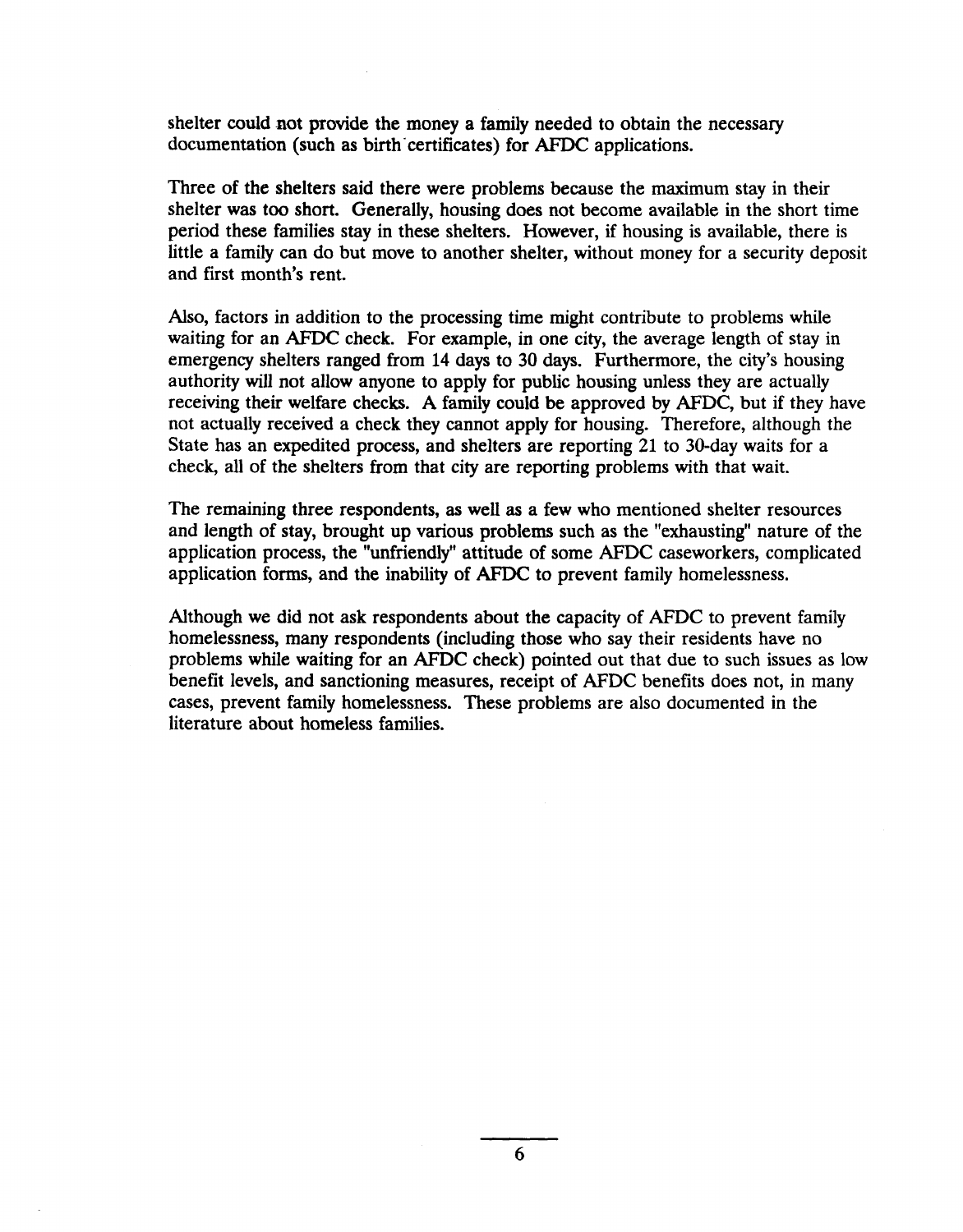# **-APPENDIX A**

#### **contacts**

#### California

California Dept. of Social Services Western Center on Law and Poverty, Los Angeles

#### Illinois

Illinois Department of Public Aid, Chicago Illinois Department of Public Aid, Springfield City of Chicago Department of Human Services, Homeless Services and Programs Chicago Coalition Against Homelessness, Chicago Chicago Institute on Urban Poverty, Chicago Public Welfare Coalition, Chicago Cornerstone Shelter, Chicago Pacific Garden Mission, Chicago St. Martin de Porres Shelter, Chicago Salvation Army Lodge, Chicago Traveler's and Immigrant Aid, Project Linkage, Chicago Traveler's and Immigrant Aid, Health Care for the Homeless, Chicago Circle Family Care, Homeless Project, Chicago Volunteer Services, Marion BCMW Community Action Agency, Centralia

#### Missouri

OEI Regional Office, Kansas City

#### New York

Human Resources Administration, New York City Westchester County Rehabilitation Services

#### Texas

Coalition for the Homeless of Houston/Harris County

Washington, D.C.

U.S. Dept. of Health and Human Services, Administration for Children and Families Debra Rog, Vanderbilt U./ Robert Wood Johnson Foundation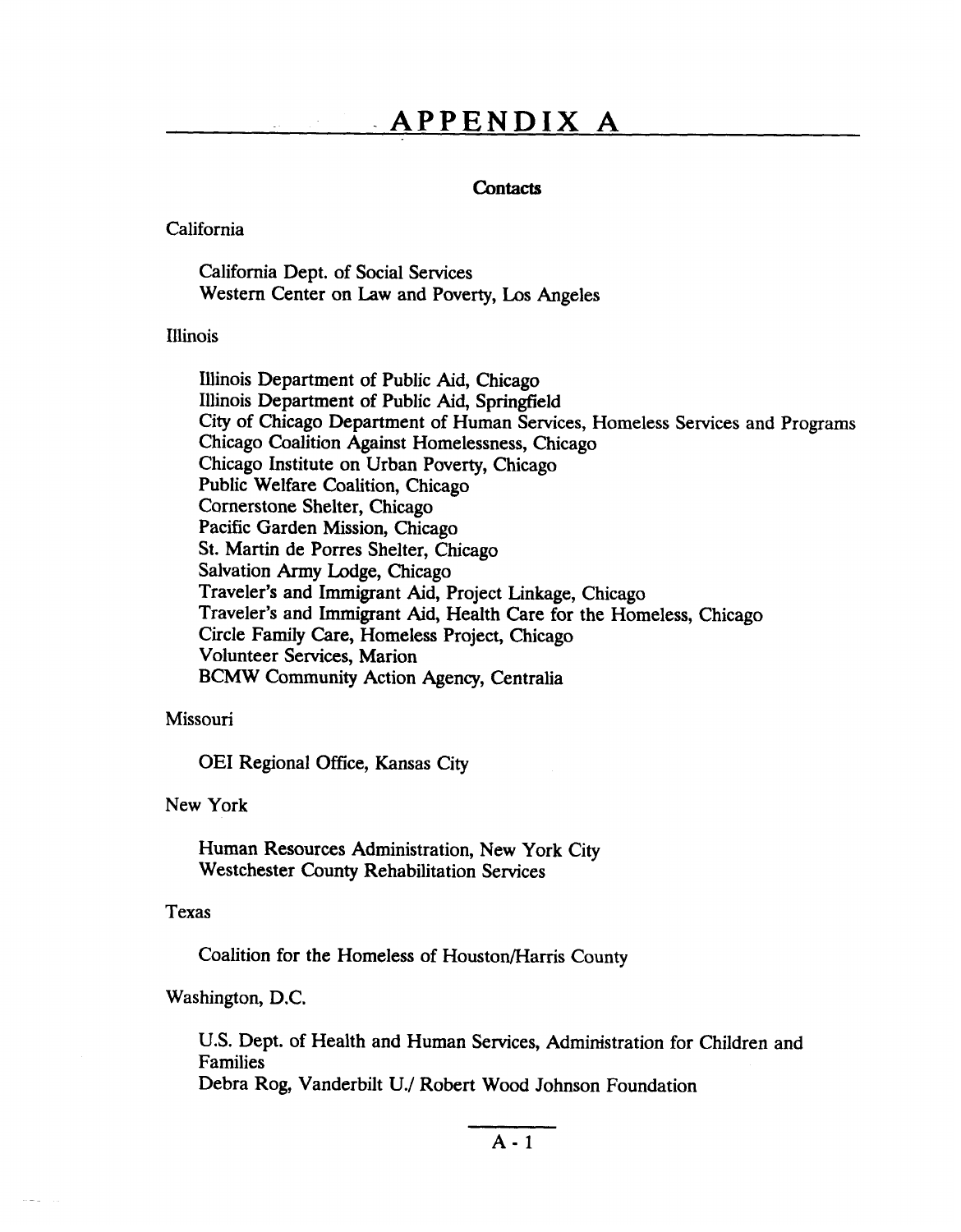Martha Burt, Urban Institute Mark Greenburg, Center for Law and Social Policy Julie Strawn, Center on Budget and Policy

dance County Department of Social Services, Madison Services, Madison Services, Madison Services, Madison Services, Madison Services, Madison Services, Madison Services, Madison Services, Madison Services, Madison Services

Dane County Department of Social Family Crisis Shelter, Milwaukee Family Crisis Shelter, Stevens Point<br>West Central Wisconsin Community Action Agency Wisconsin Department of Health and Social Services

3 Shelters from Each City:

Atlanta, GA Boston, MA Chicago, IL Cleveland, OH Little Rock, AK Louisville, KY Los Angeles, CA Minneapolis, MN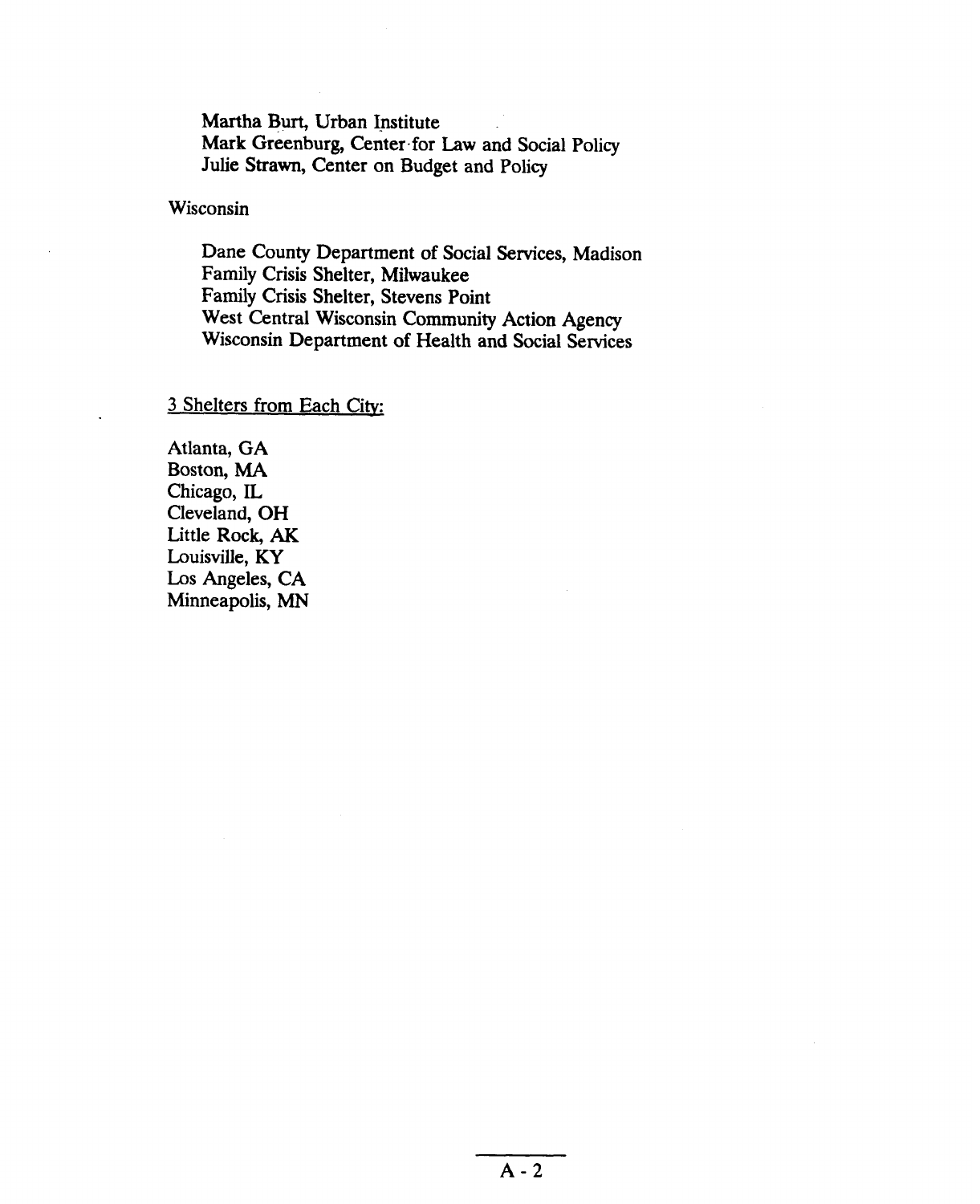## **APPENDIX B**

#### Bibliography

- "Aid to Families with Dependent Children." *Congressional Digest.* Washington, D.C.: February 1988
- Burt, Martha. *Over the Edge: The Growth of Homelessness in the 1980's*. Russell Sage Foundation. New York: 1992
- Bassuk, Ellen L. "Homeless Families." *Scientific American.* December 1991
- Benenson, Robert. "Social Welfare Under Reagan." *America's Needy: Care and Cutbacks.* Editorial Research Reports. Congressional Quarterly Inc. Washington, D.C.: 1984
- California Health and Welfare Agency, Dept. of Social Services, Statistical Sexvices Bureau. "Aid to Families with Dependent Children: Survey of Homeless – Assistance Applications Approved in California during May 1989." December 1990.
- Carlile, Patricia. *Statement Before the Senate Committee on Governmental Affain.*  Interagency Council on the Homeless. Washington, D.C.: May 14, 1992
- Coalition for the Homeless of Houston/Harris County. "Addressing the Problem of Homelessness in Houston and Harris County." December 8, 1989.
- Center on Budget and Policy Priorities and Center for the Study of the States. The States and the Poor: How Budget Decisions in 1991 Affected Low Income People. Washington, D.C.: December 1991
- *Congressional Quarterly Almanac Volume XLVI.* Congressional Quarterly Inc. Washington, D.C.: 1990
- DeParle, Jason. "California Plan to Cut Welfare May Prompt Others to Follow." New York Times. December 18, 1991
- Dugger, Celia W. "Panel on Homeless Finds Widespread Drug Abuse in New York's Shelters." New York Times. February 16, 1992
- Ferriera, Rick. "AFDC and Food Stamp Caseload Growth." *American Public Welfare Association Memo*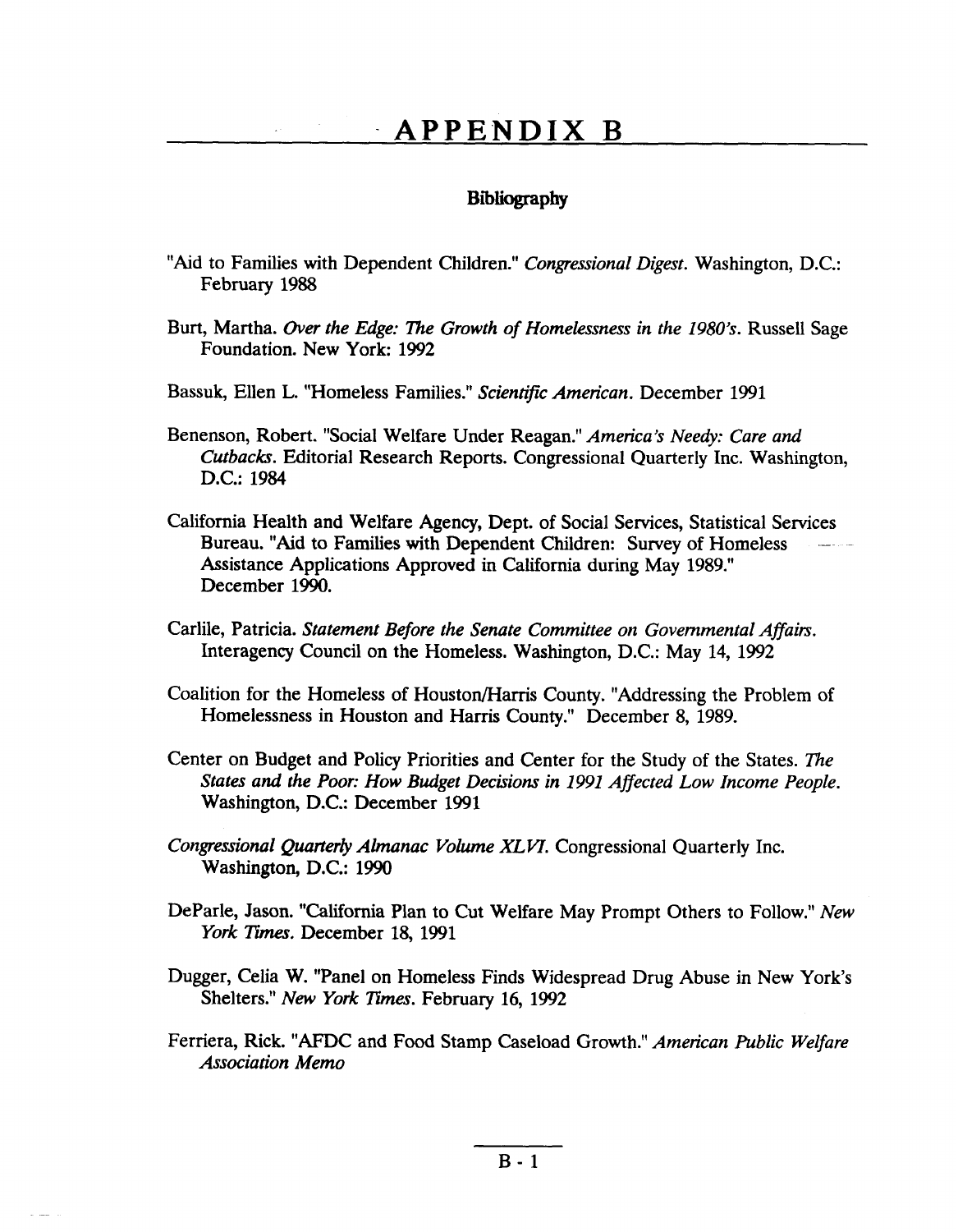Flynn, Jack and Robert Nipp. *HUD Initiatives Show* Gains *for Homeless Families, MentaUy IV.* October 31, 1990

"Food Stamp Program." *Congressional Digest.* Washington, D.C.: February 1988.

- Forbes, Stephanie R. and Jacqueline Leavitt, Ph.D. "New Solutions to Homelessness: The Effectiveness of California's Homeless Assistance Program." Dept. of Urban and Regional Planning, University of California, Los Angeles. March 1991
- Fraser, Don. "Why Cities Need to Push for Revision of Federal Welfare Laws!" *Nation's Cities Weekly.* October 21, 1991
- Hancock, Anna. "Aid to Families with Dependent Children Program in Colorado: 45- Day Processing Time and Its Effect on Homelessness." Colorado Coalition for the Homeless. July, 1990
- Home Base/Regional Support Center for Homelessness Policy and Programs. *Preventing Homelessness: Bay Area Programs and What They Do. November 1991*
- Jensen, Catherine Tim. "Food Stamp Changes Help the Rural Poor." *Food and Nutrition.* February 1990
- Joe, Tom and Cheryl Rogers. By the Few for the Few: the Reagan Welfare Legacy. D.C. Heath and Company. Lexington, Massachusetts.: 1985
- Koranda, Ann. *Violence as a Precursor to Mental Illness and Homelessness*. Chicago, IL: September 5, 1991
- Matsumoto, Masao. "Domestic Food Assistance Programs." *Food and Nutrition.* USDA Economic Research Service. July-September 1991
- Mattem, Jane. "Assistant Secretary Mary Jarratt Talks About the Food Programs." *Food and Nutrition.* July 1984
- McCourt, Kathleen and Gwendolyn Nyden. "Promises Made, Promises Broken...The Crisis and Challenge: Homeless Families in Chicago." Loyola University. The Chicago Institute on Urban Poverty. Travelers and Immigrants Aid. Chicago, Illinois, October 1990

Miller, Dorothy. Women and Social Welfare. Praeger. New York: 1990

National Alliance to End Homelessness. *Checklist for Success: Programs to Help the Hungy and Homeless.* Spring 1990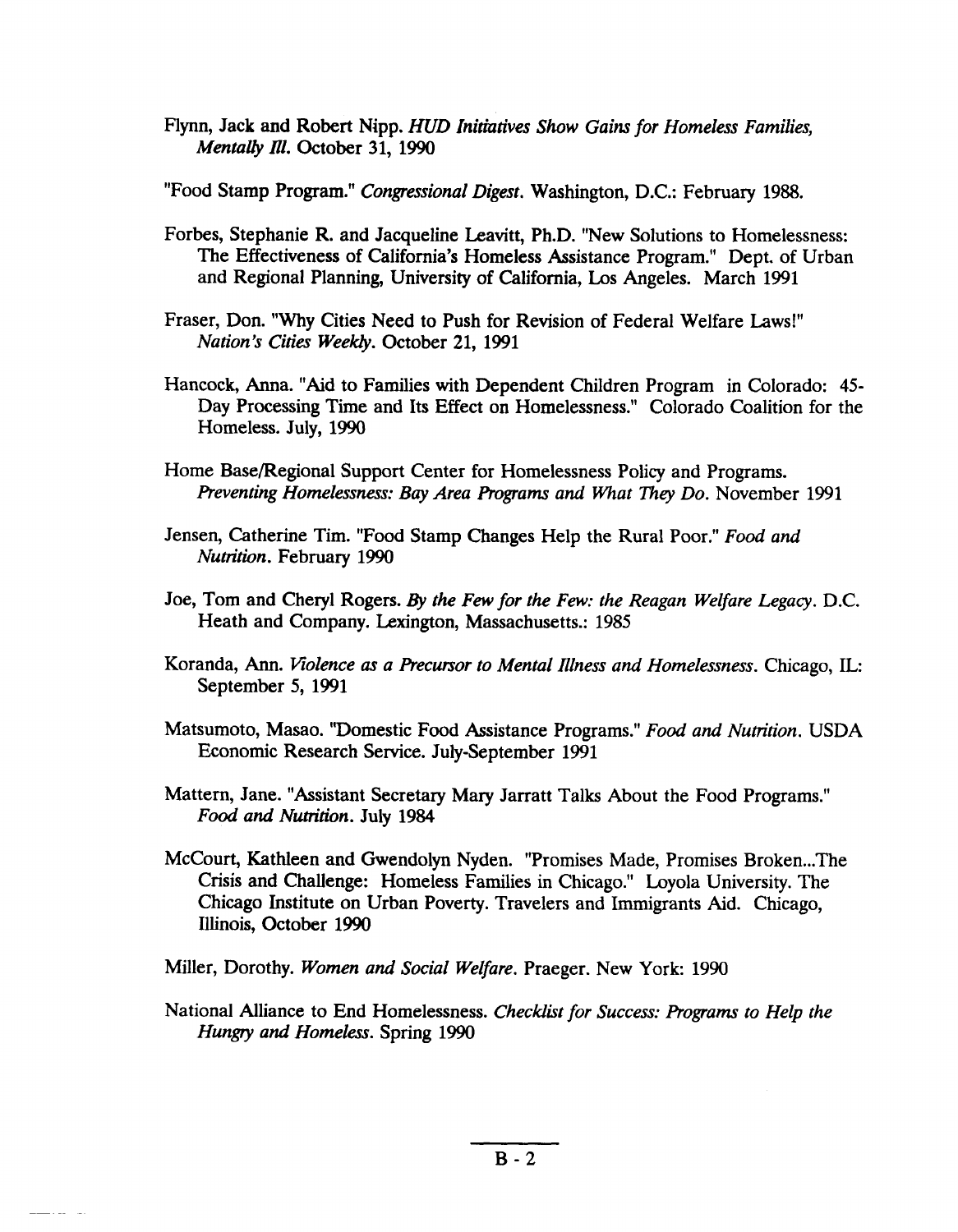- National Commission on Children. Beyond Rhetoric: A New American Agenda for *Chikiren.* Washington, D.C.: 1991
- National Housing Institute and American Affordable Housing Institute. *Preventing*  Homelessness: A Study of State and Local Homelessness Prevention Programs. October 1991
- Newman, Sandra J. and Ann B. Schnare. *Subsidizing Shelter: The Relationship Between Welfare and Housing Assistance.* Urban Institute. Washington, D.C.: 1988
- New York State Department of Social Services. *Preventing Returns to Homelessness: Interventions and Outcomes of the Homeless Rehousing Assistance Program.* 1990
- The Ohio State University College of Social Work. *Preliminary Findings on Rural Home/essness in Ohio.* Columbus, OH: November 1990
- Parish, Ramona. "Messages from a Welfare Mom." *Newsweek.* May 23, 1988
- Porter, Louis II. "249 Kids Homeless on a Typical Night." *Saint Paul Pioneer Press.*  February 25, 1992
- "Record 25 Million People on Food Stamp Rolls." New *York ZImes.* March 29, 1992
- Rog, Debra J. 'The Evaluation of the Homeless Families Program: Challenges in Implementing a Nine-City Evaluation." *Evaluating Programs for the Homeless.*  Josses-Bass Publishers. San Francisco: Winter 1991
- Romero, Peter. "Food Stamp Plan May Help the Homeless." *Nation's Restaurant News.*  July 23, 1990
- Rovner, Julie. "New Cries for Welfare Reform Target Able-Bodied Poor." *Congressional Quarterly Weekly Report.* Washington, D.C.: March 28, 1992
- The Stanford Center for the Study of Families, Children and Youth. The *Stanford Studies of Homeiess Families, Children and Youth.* November 18, 1991
- "Social Security Programs in the United States." *Social Security Bulletin.* Washington, D.C.: September 1991
- Steinberg, Jacques. "Bush Budget: Officials See Local Damage." New *York Times.*  February 10, 1992
- Sullivan, Louis, W. *Remarks at the Region I Interagency Council on the Homeless Workshop.* Boston, MA: July 11, 1991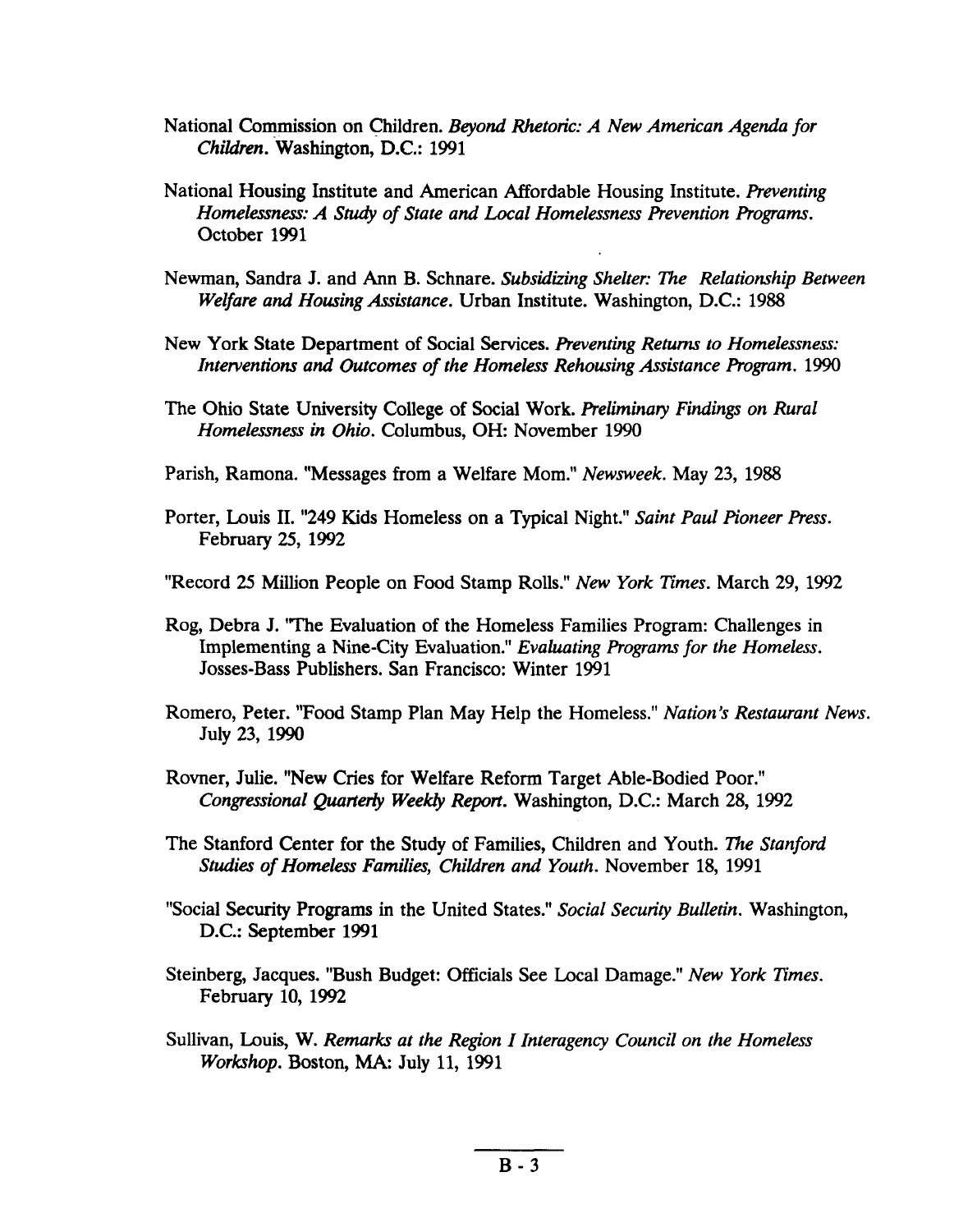- Taylor, Paul. "Survey Finds Many State Cuts Aimed at Poorest of Poor." Washington Post. December 19, 1991
- Terranova, Rosemary C. Displacement/Relocation. Catholic Charities Housing Resource Center. St. Louis, MO
- United States Department of Health and Human Services. The Fiscal Year 1993 Budget. Washington, D.C.: January 1992
- United States Department of Health and Human Services. HHS Mainstream Programs That Benefit the Homeless. Washington, D.C.
- United States Department of Health and Human Services, Administration for Children and Families, Office of Family Assistance. Fiscal Year 1990 Quarterly Public Assistance Statistics. Washington, D.C., 1990.
- United States Department of Health and Human Services, Office of Inspector General. Homeless Prevention Programs. Washington, D.C.: February 1991
- United States Department of Health and Human Services, Office of Inspector General. State Programs to Provide Shelter and Temporary Housing for Families. Washington, D.C.: June 1989
- United States Department of Health and Human Services, Social Security Administration. Social Security Bulletin: Annual Statistical Supplement. U.S. Government Printing Office, Washington, D.C.: 1988
- United States General Accounting Office. Homelessness: Too Early to Tell What Kinds of Prevention Assistance Work Best. Washington, D.C.: April 1990
- United States House of Representatives Committee on Ways and Means. 1991 Green Book: Overview of Entitlement Programs. U.S. Government Printing Office. Washington, D.C.: 1991
- United States Interagency Council on the Homeless. Federal Programs To Help Homeless People. October 1991
- United States Interagency Council. "Federal Progress Toward Ending Homelessness: The 1991/1992 Annual Report." July 20, 1992
- United States Interagency Council on the Homeless. "Fact Sheet: What are the characteristics of the Homeless Population?" The 1989 Annual Report of the Interagency Council on the Homeless. 1989